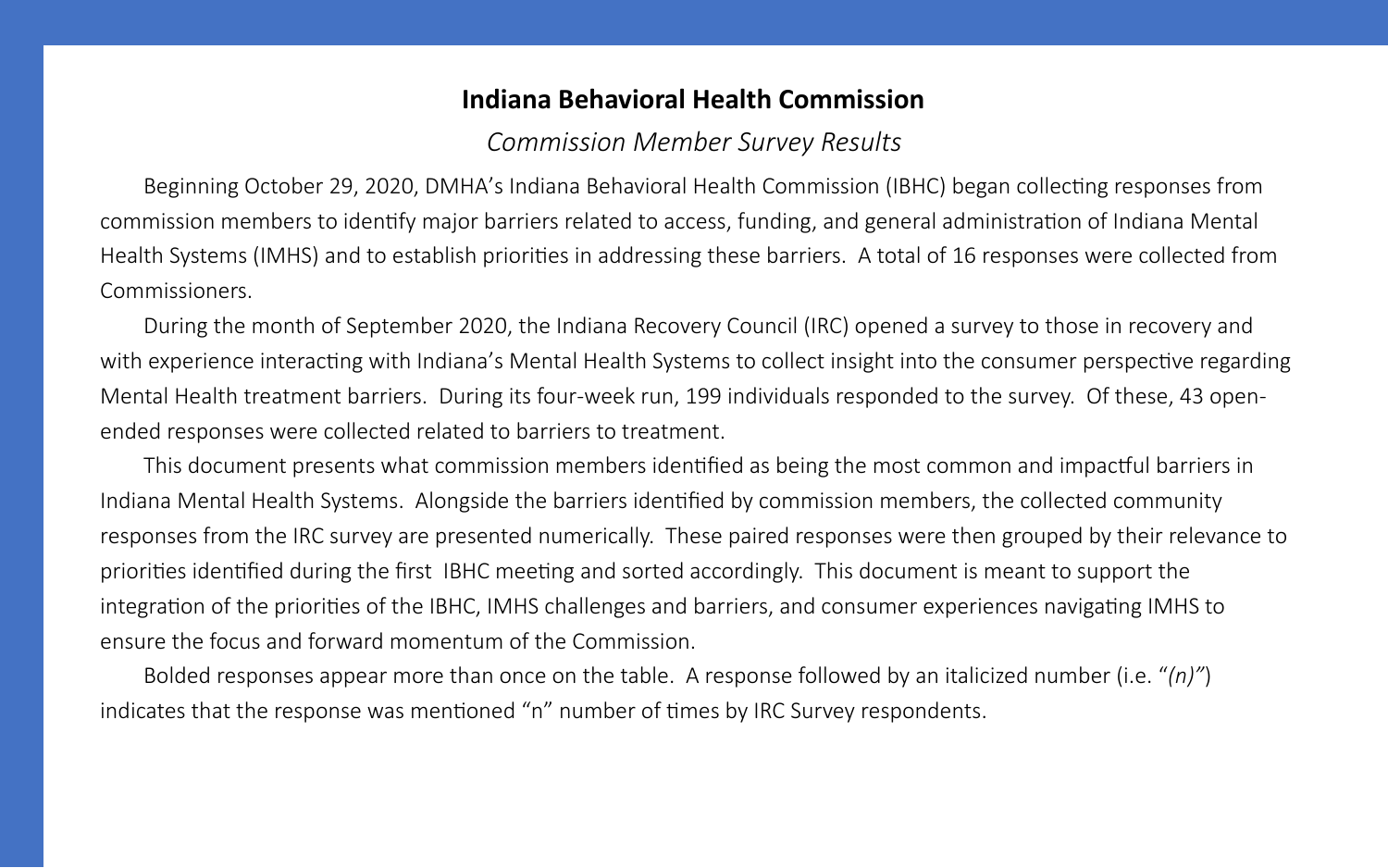• Lack of funding for jail/prison-based services

 $\Diamond$  Lack of appropriate language services

## **Mental Health Systems Funding**

| <b>Identified Priorities</b>                                                          | <b>Mental Health Systems</b>                                                                                                                                                                                                                                                                                                                                                                               | <b>Access to Mental Health Systems</b>                                                                                                                                                                                                                | <b>Mental Health Systems Providers</b>                                                                                                                                                                                                                                                                                                                                                                                                                                                                                                                                                                                                                                                                                                                                                                                                                                                                        |
|---------------------------------------------------------------------------------------|------------------------------------------------------------------------------------------------------------------------------------------------------------------------------------------------------------------------------------------------------------------------------------------------------------------------------------------------------------------------------------------------------------|-------------------------------------------------------------------------------------------------------------------------------------------------------------------------------------------------------------------------------------------------------|---------------------------------------------------------------------------------------------------------------------------------------------------------------------------------------------------------------------------------------------------------------------------------------------------------------------------------------------------------------------------------------------------------------------------------------------------------------------------------------------------------------------------------------------------------------------------------------------------------------------------------------------------------------------------------------------------------------------------------------------------------------------------------------------------------------------------------------------------------------------------------------------------------------|
| <b>Increased county</b><br>council involvement<br>in Stepping Up<br><b>Initiative</b> | History with carceral system barriers<br>$\bullet$<br>(2)                                                                                                                                                                                                                                                                                                                                                  |                                                                                                                                                                                                                                                       |                                                                                                                                                                                                                                                                                                                                                                                                                                                                                                                                                                                                                                                                                                                                                                                                                                                                                                               |
| <b>Workforce shortage</b><br>of mental health<br><i>professionals</i>                 | <b>Generally inadequate number of</b><br>$\bullet$<br>providers $(2)$<br>Inadequate number of<br>psychiatric providers (2)<br>Mental health demands<br>$\Diamond$<br>outpacing supply of mental<br>health practitioners<br>Difficulties in recruitment of<br>$\Diamond$<br>qualified practitioners<br>Lack of persons with lived<br>$\bullet$<br>experiences engaging clients and<br>part of clinical team | <b>Generally inadequate number of</b><br>$\bullet$<br>providers<br>Impedance to provider<br>$\Diamond$<br>availability to attend to clients<br>reaching out in need of<br>services<br>Inadequate number of<br>$\Diamond$<br>psychiatric providers (2) | <b>Generally inadequate number of</b><br>$\bullet$<br>providers<br>Mental health demands<br>$\Diamond$<br>outpacing supply of mental<br>health practitioners<br>Inadequate number of<br>$\Diamond$<br>psychiatrics and psychologists<br>(2)<br>Burdensome and lengthy<br>$\bullet$<br>certification, regulation,<br>credentialing, and accreditation<br>requirements<br><b>Lack of centralization</b><br>$\Diamond$<br>Large overhead/administrative<br>♦<br>burden to get staff paneled<br>and time it takes to<br>accomplish this<br>Inability to diagnose at LCSW,<br>$\Diamond$<br>LMHC, and LFMT levels<br>• Administrative burden burns out<br>new hires and contributes to high<br>turnover<br>Education does not reflect job<br>duties/experience requiring lengthy<br>and difficult training and onboarding<br>processes<br>Noncompetitive pay<br>Vicarious trauma<br>Lack of diversity of providers |

## • **Noncompetitive pay**

 Due to substandard reimbursement rates means recruiting cannot compete with hospitals, FQHCs, or private practice

## • **Lack of persons with lived experiences engaging clients and part of clinical team**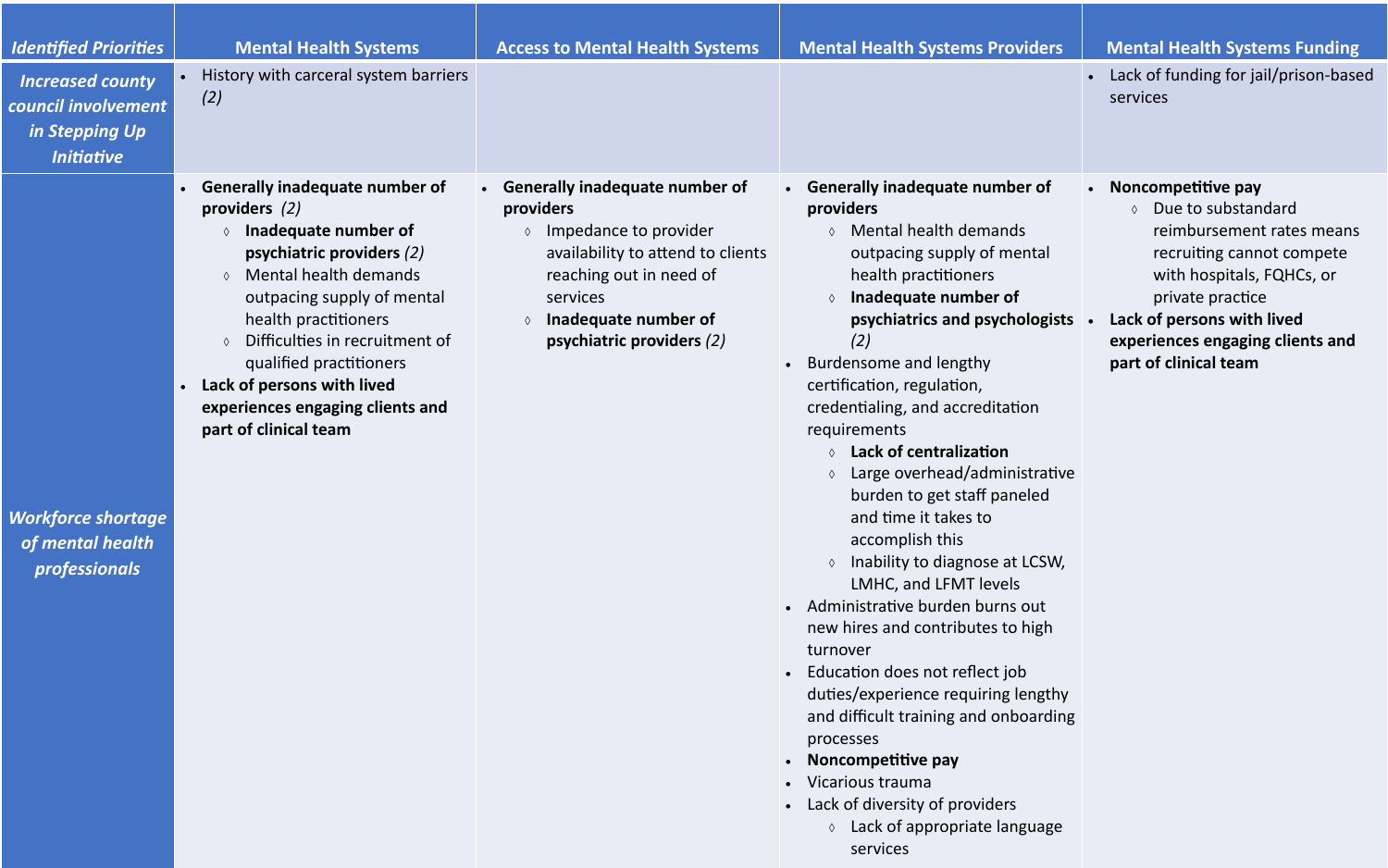• **Lack of funding into early intervention and preventative services** 

| <b>Identified Priorities</b>                                                       | <b>Mental Health Systems</b>                                                                                                                                                                                                                                                                                                                                                                                                                                                                                                                                                                                       | <b>Access to Mental Health Systems</b>                                                                                                                                                                                                                                                                                                                                                                                                                                                                                                        | <b>Mental Health Systems Providers</b>                                                                                                                                                                                                                                                                                                                                                                              |  |
|------------------------------------------------------------------------------------|--------------------------------------------------------------------------------------------------------------------------------------------------------------------------------------------------------------------------------------------------------------------------------------------------------------------------------------------------------------------------------------------------------------------------------------------------------------------------------------------------------------------------------------------------------------------------------------------------------------------|-----------------------------------------------------------------------------------------------------------------------------------------------------------------------------------------------------------------------------------------------------------------------------------------------------------------------------------------------------------------------------------------------------------------------------------------------------------------------------------------------------------------------------------------------|---------------------------------------------------------------------------------------------------------------------------------------------------------------------------------------------------------------------------------------------------------------------------------------------------------------------------------------------------------------------------------------------------------------------|--|
| <b>Lack of psychiatric</b><br><b>services</b>                                      | Lack of outpatient psychiatry follow-<br>up for new patients<br>Lack of consistent access across the<br>state $(5)$<br>Lack of mental health supports in<br>schools<br>Lack of focus on preventative and<br>early intervention services                                                                                                                                                                                                                                                                                                                                                                            | Lack of consistent access across<br>state $(5)$<br>Rural areas lack workforce to<br>support programming<br>Lack of preventative and early<br>intervention services<br>Point of entry too far from<br>initial mental health<br>challenges<br>Demanding access to "highest"<br>level of care"                                                                                                                                                                                                                                                   | Lack of consistent access across the<br>state, especially in rural communities<br>Rural communities lack workforce to<br>$\bullet$<br>support programming<br>Lack of programming focused on<br>addressing SDoH<br>Causes oversaturation of<br>"special populations" better<br>served in other ways                                                                                                                  |  |
| <b>Ease in treatment</b><br>access at all levels                                   | Intake assessment disparities across<br>providers – with same practitioner,<br>similar intakes range anywhere from<br>20-90 mins depending on private<br>practice vs. CMHC practice<br>Complicated insurance regulations/<br>restrictions (11)<br>Disparity in how insurances<br>$\Diamond$<br>define medical necessities<br>Administrative burden in<br>$\Diamond$<br>claims, PA processing, and<br>successful reimbursement-<br>system needs to be<br>streamlined<br><b>General lack of insurance coverage</b><br>(6)<br>Poor insurance coverage forces •<br>people into understaffed<br>community health system | <b>General lack of insurance coverage</b><br>$\bullet$<br>(6)<br>Poor insurance coverage<br>♦<br>prevents access to some<br>providers and forces people<br>into understaffed community<br>health system<br>Pinholing effect by requiring access<br>to services through licensed<br>provider<br>System difficult to navigate on part<br>of the client $(4)$<br><b>Complicated, bureaucratic</b><br>admission criteria and<br>commitment procedures<br>Lack of transportation (5)<br>$\bullet$<br>Stigma/discrimination from<br>providers $(2)$ | CMHCs are overburdened with need<br>to serve growing special populations<br>with growing demand for access<br>Lack of consistency in integration<br>$\bullet$<br>sites vs. private practice vs. CMHCs<br>Results in those with mild to<br>$\bullet$<br>low moderate MH/SA needs<br>having the easiest time<br>accessing services<br>Finding inpatient beds nearly<br>$\bullet$<br>impossible in some areas of state |  |
| <b>Expansion of</b><br>services to those<br>experiencing a<br>mental health crisis | Limited emergency inpatient<br>availability/psychiatry for mental<br>health crises<br>Current lack of crisis response/<br>mobile crisis teams and associated<br>reimbursement models                                                                                                                                                                                                                                                                                                                                                                                                                               | Limited emergency inpatient<br>availability/psychiatry for mental<br>health crises<br>Frequent diversions to<br>psychiatric facilities                                                                                                                                                                                                                                                                                                                                                                                                        |                                                                                                                                                                                                                                                                                                                                                                                                                     |  |

## **Mental Health Systems Funding**

# • **Lack of programming focused on addressing SDoH**

- **Insurance issues**
	- Not all CMHCs provide services to people without insurance
	- $\lozenge$  Not all hospitals provide services to clients with certain insurance
	- $\Diamond$  Service coverage differences private vs Medicaid
- Concerns about clients staying with "county assigned" CMHC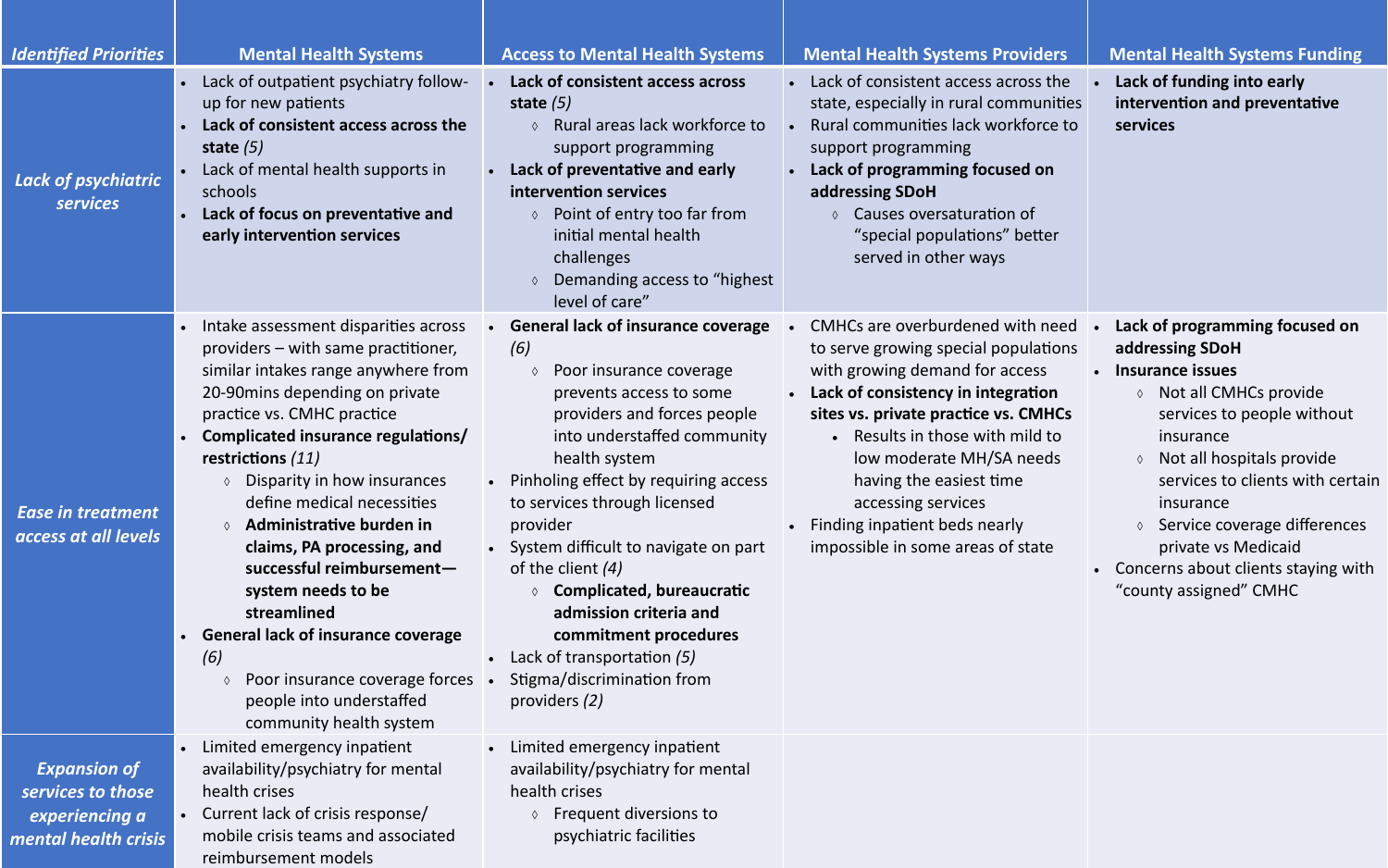### *Identified Priorities* **Mental Health Systems Access to Mental Health Systems Mental Health Systems Providers Mental Health Systems Funding**

| <b>Identified Priorities</b>       | <b>Mental Health Systems</b>                                                                                                                                                                                | <b>Access to Mental Health Systems</b>                                                                                                                                                                                                                                                                                                                                                                                                                          | <b>Mental Health Systems Providers</b>                                                                                                                                                                                                                                                                                                                                                                                                                                                                                                                                                                                  |  |
|------------------------------------|-------------------------------------------------------------------------------------------------------------------------------------------------------------------------------------------------------------|-----------------------------------------------------------------------------------------------------------------------------------------------------------------------------------------------------------------------------------------------------------------------------------------------------------------------------------------------------------------------------------------------------------------------------------------------------------------|-------------------------------------------------------------------------------------------------------------------------------------------------------------------------------------------------------------------------------------------------------------------------------------------------------------------------------------------------------------------------------------------------------------------------------------------------------------------------------------------------------------------------------------------------------------------------------------------------------------------------|--|
| <b>Financial</b><br>sustainability | Lack of and/or inadequate<br>$\bullet$<br>funding for services<br>Need for strategic alignment of<br>$\bullet$<br>resources and need<br><b>Reimbursement rates</b><br>$\bullet$<br><b>Medicaid barriers</b> | Lack of and/or inadequate<br>funding for services<br>No "capacity building,"<br>prevention, or promotion funding<br>available to CMHCs<br>Lack of awareness of available<br>resources and programs $(2)$<br>$\Diamond$ No reimbursement to<br><b>CMHCs for engagement</b><br>services - contributes to lack<br>of awareness of available<br>resources<br>• General issues obtaining<br>reimbursement<br><b>Discrimination in</b><br>$\Diamond$<br>reimbursement | Lack of and/or inadequate funding for<br>$\bullet$<br>services<br>Lack of awareness of available<br>resources and programs<br><b>General issues obtaining</b><br>reimbursement<br><b>Discrimination in reimbursement</b><br>$\Diamond$<br>Low Medicaid reimbursement rates<br>Impedes competitiveness of<br>wages for CMHC vs. private<br>practice employment<br>Uncertainty regarding funding sources<br>and plans makes it difficult to ensure<br>investment, plans, and decisions are<br>sustainable and relevant<br>MCE credentialling process for<br>providers too long and pushes<br>reimbursement far downstream |  |

• Inadequate state budget, federal support, and local/corporate matching • **General issues obtaining reimbursement**

- **Discrimination in reimbursement**
- $\lozenge$  Late/untimely payments
- **Low, stagnant Medicaid reimbursement rates** 
	- **Don't keep pace with market salary rates—noncompetitive wages**

• Medicaid is basically the sole funder of public mental health

 Overreliance on MRO in attempt to be competitive and fiscally sound in absence of alternatives

• Value based funding has yet to materialize

• Funding system convoluted

 Different claims processes for each part of MCE Medicaid regulations difficult to adhere to

### • **Inconsistent and burdensome PA process**

• Inadequate consideration to roles of providers, employers, state, and insurance companies in funding • Community health systems underfunded • Fragmented funding • SOFs appropriations not sustainable in current economy